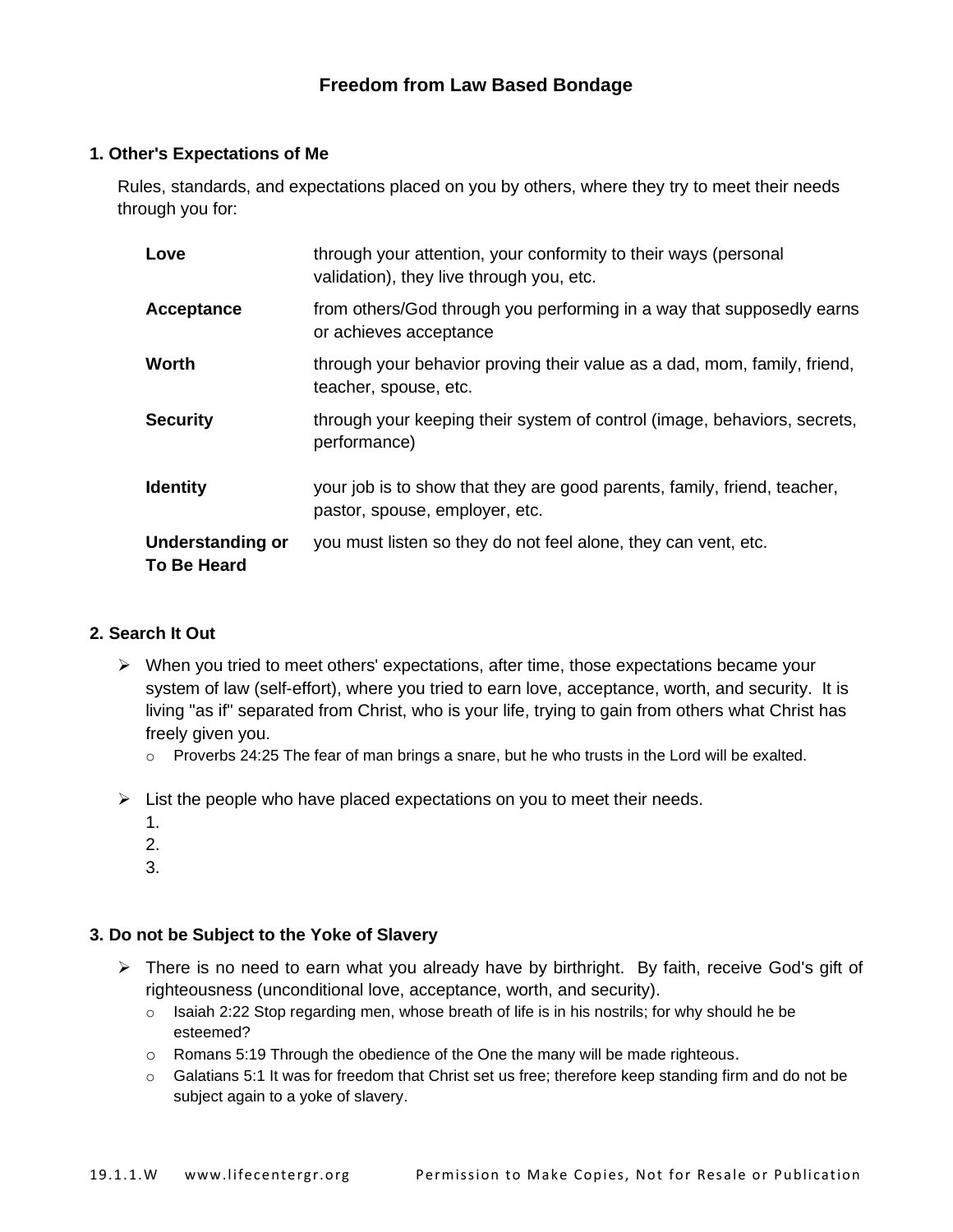# **Freedom from Law Based Bondage**

### **1. My Expectations of Others**

Your rules, standards, and expectations for others to meet your needs for:

| Love                                          | through their attention, conformity to my ways (validation), live through<br>them, etc.       |
|-----------------------------------------------|-----------------------------------------------------------------------------------------------|
| Acceptance                                    | from others through their performing in a way that portrays me as<br>acceptable, etc.         |
| Worth                                         | through their behavior proving your value as a dad, mom, family, friend,<br>teacher, etc.     |
| <b>Identity</b>                               | that proves you are a good father, mother, family, friend, teacher,<br>pastor, employer, etc. |
| <b>Security</b>                               | through their keeping your system of control (image, behaviors, secrets,<br>performance)      |
| <b>Understanding or</b><br><b>To Be Heard</b> | to avoid feeling alone, appeases guilt, vent about others, gain<br>confidence, etc.           |

### **2. Search Yourself**

- $\triangleright$  When you tried to meet your needs through others, after time, those expectations became your system of law (self-effort) where you tried to earn love, acceptance, approval, worth, and security. It is living "as if" you are separated from Christ who is your life, trying to achieve what Christ has freely given you.
	- $\circ$  Jeremiah 17:5 Cursed is the man who trusts in mankind and makes flesh his strength, and whose heart turns away from the Lord.
- $\triangleright$  List the people you expect to meet your needs for love, acceptance, approval, worth, or security.
	- 1.
	- 2.
	- 3.

### **3. Do not be Subject to the Yoke of Slavery**

- ➢ By faith, receive God's gift of righteousness (unconditional love, acceptance, worth, and security). Release your expectations on others to try to meet your needs.
	- o Philippians 4:19 My God will supply all your needs according to His riches in glory in Christ Jesus.
	- $\circ$  1 Corinthians 1:30 But by His doing you are in Christ Jesus, who became to us wisdom from God, righteousness, and sanctification, and redemption, so that, just as it is written, "Let him who boasts, boast in the Lord."
	- $\circ$  Psalms 146:3 Do not trust in princes, in mortal man, in whom there is no salvation.